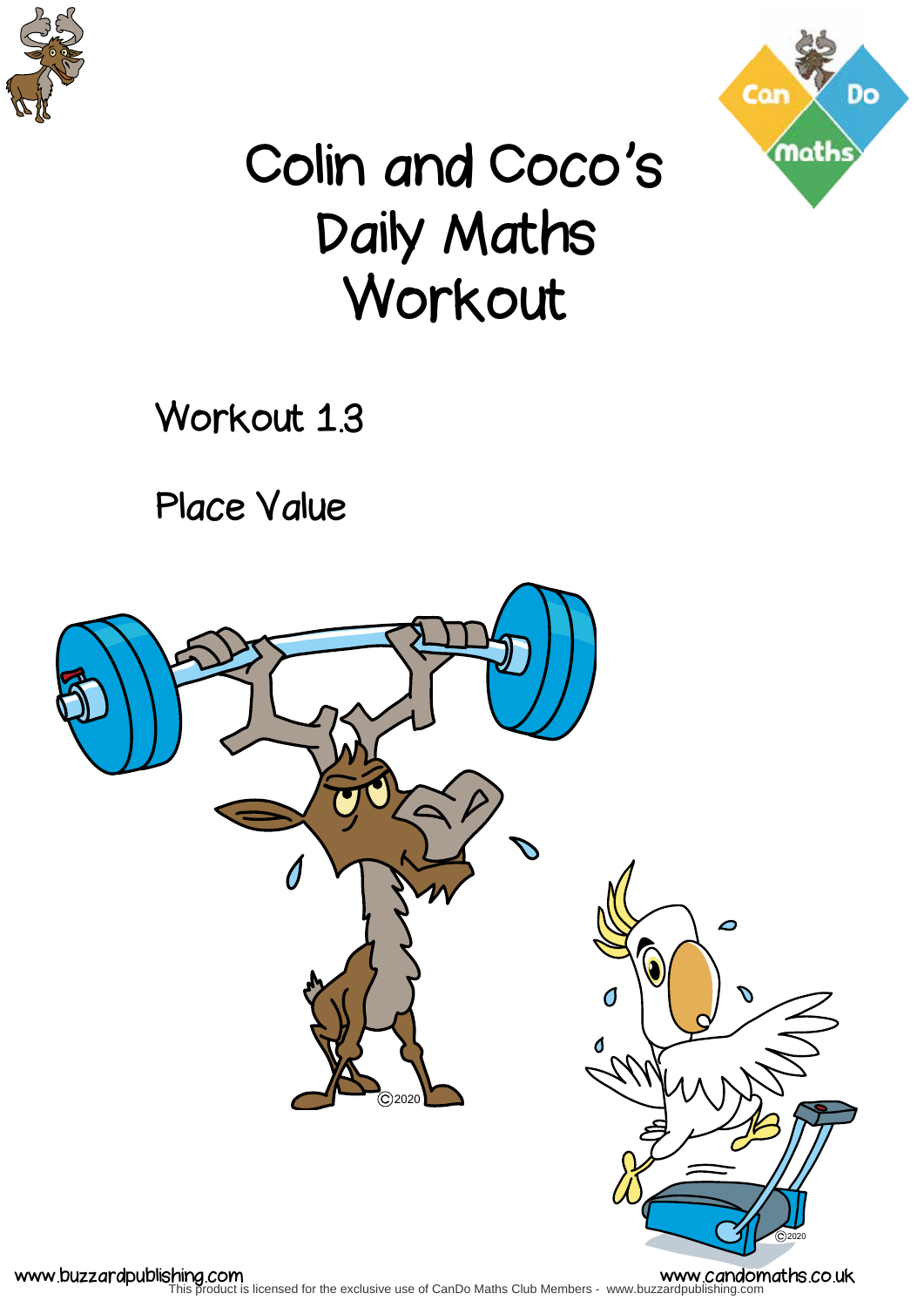|                                                                                         |    | <b>Place Value Workout</b>              |            |    | Workout A |
|-----------------------------------------------------------------------------------------|----|-----------------------------------------|------------|----|-----------|
| <b>National Exercise the larger number in each pair.</b>                                |    |                                         |            |    |           |
| 7                                                                                       | 12 | 72                                      | 42         | 72 | 73        |
| 13                                                                                      | 8  | 63                                      | 83         | 54 | 52        |
| 9                                                                                       | 16 | 90                                      | 60         | 63 | 68        |
| 18                                                                                      | 12 | 45                                      | 65         | 92 | 97        |
|                                                                                         |    |                                         |            |    |           |
|                                                                                         |    |                                         |            |    | Workout B |
| <b>Place Value Workout</b>                                                              |    |                                         |            |    |           |
|                                                                                         |    | Circle the smaller number in each pair. |            |    |           |
| 8                                                                                       | 12 | 62                                      | 52         | 46 | 41        |
| 11                                                                                      | 8  | 70                                      | 60         | 69 | 67        |
| 6                                                                                       | 16 | 11                                      | 21         | 84 | 81        |
| 19                                                                                      | 18 | 35                                      | 25         | 75 | 79        |
|                                                                                         |    |                                         |            |    |           |
| <b>Place Value Workout</b><br>Put each set of numbers in order from smallest to largest |    |                                         |            |    | Workout C |
|                                                                                         |    |                                         |            |    |           |
| 12, 9, 21                                                                               |    |                                         | 50, 49, 41 |    |           |
| 7, 27, 17                                                                               |    |                                         | 91, 90, 19 |    |           |
| 18, 28, 8                                                                               |    |                                         | 12, 20, 18 |    |           |

31, 13, 30

www.buzzardpublishing.com<br>This product is licensed for the exclusive use of CanDo Maths Club Members - www.buzzardpublishing.com

63, 36, 60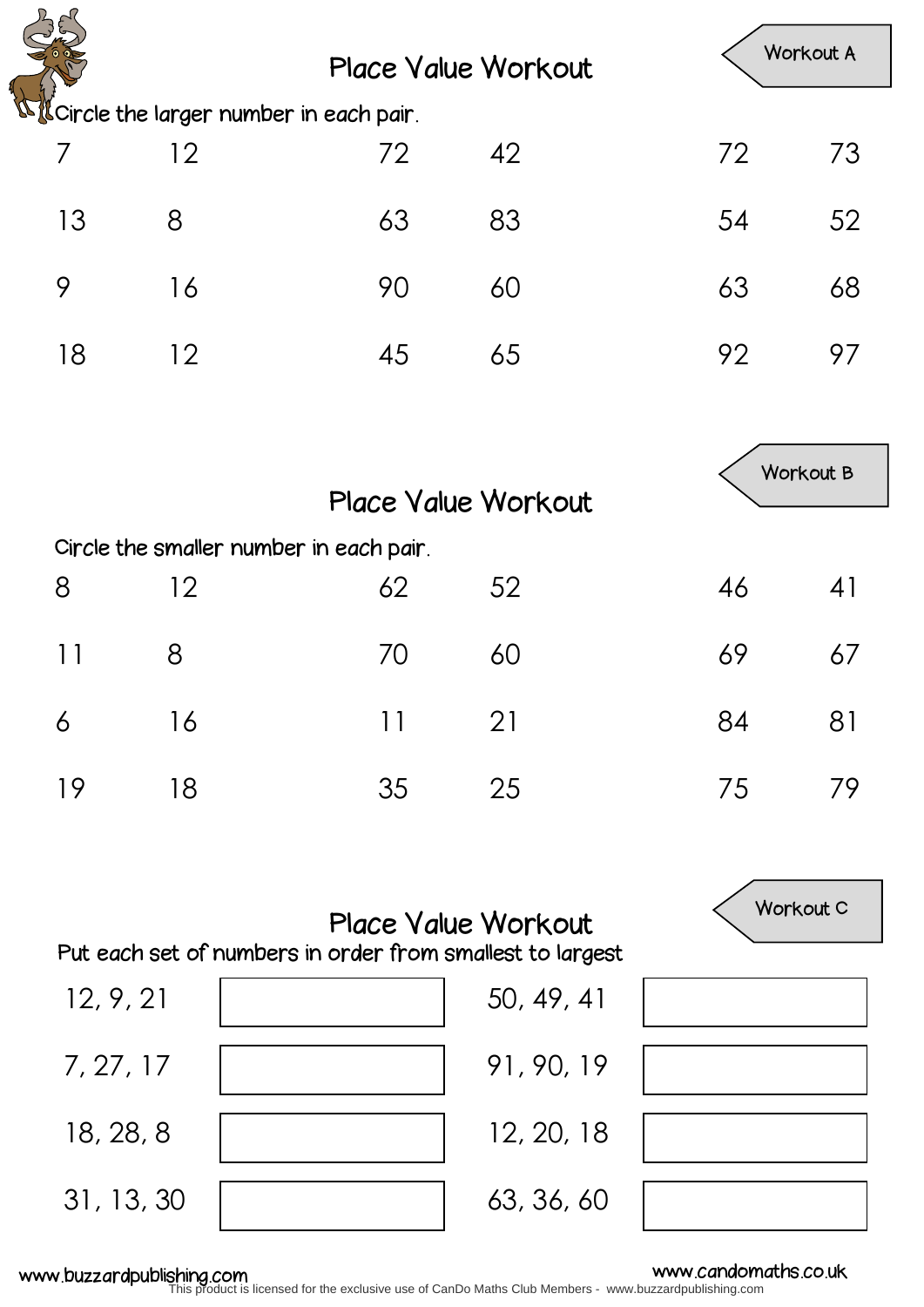

You need:

0 - 100 benchmarked number line (at the bottom of this page.) Two sets of cards 1 - 9 (Use playing cards or print off the cards at the back of the pack.)

To play:

Shuffle the two sets of cards together.

Put the cards in a deck face down.

Take it in turns to turn over two cards, to make a two-digit number.

The first card represents the tens and the second represents the ones.

Plot your number on the number line, convincing your opponent that you are plotting it in the correct place..

Put the cards into a discard pile.



Then it is the next player's turn.

If all the cards have been used, shuffle them and continue playing.

To win:

The winner is the first player to get 4 of their points plotted without any of their opponent's points in between.

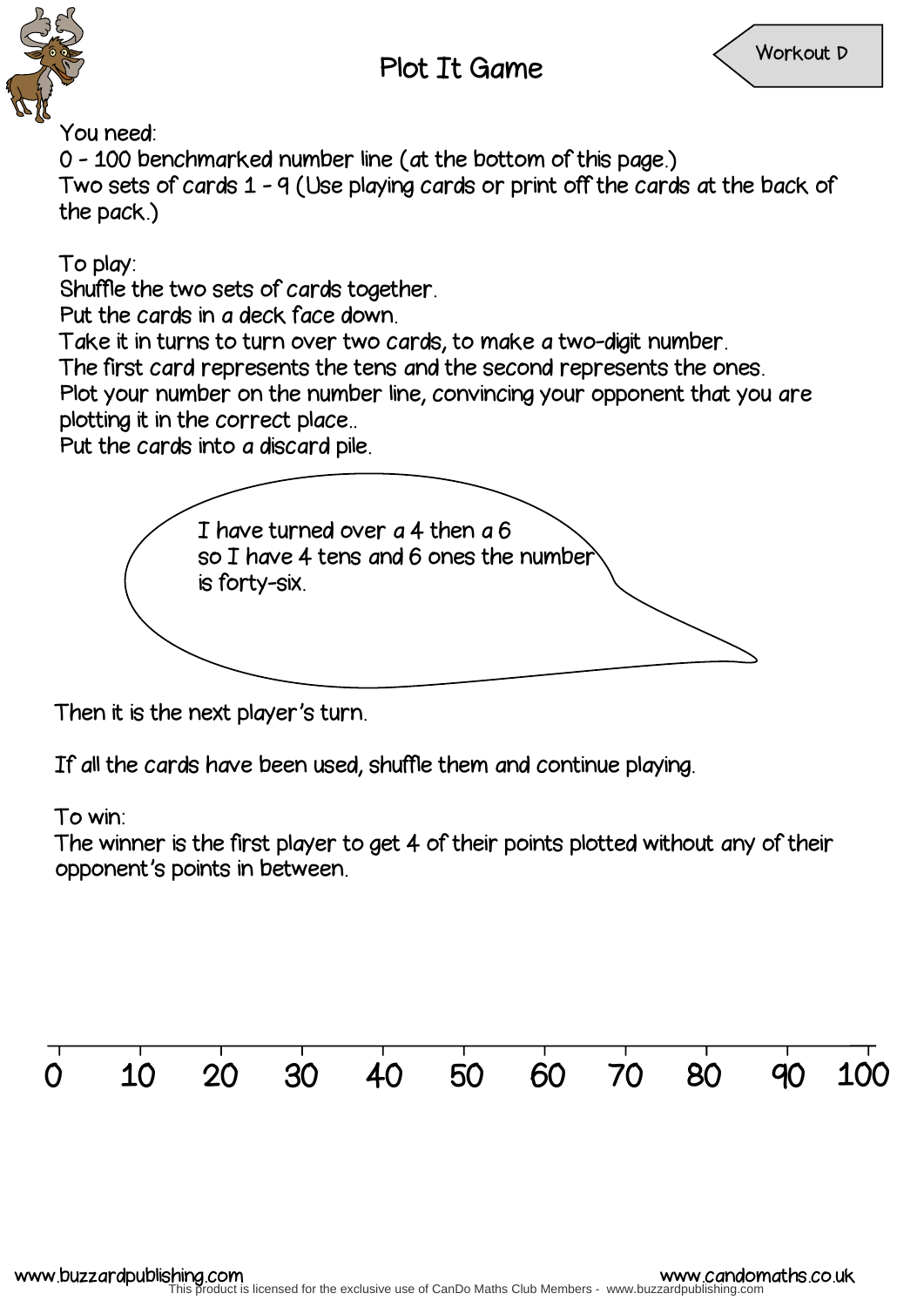

Put digits in the empty boxes so that each set of numbers are in order from smallest to largest.

Complete each one in several different ways.



Now complete them all using the digits 0, 1, 2, 3, 4, 5, 6, 7, 8, and 9 once each.

Use the digits 2, 3, and 4 to make six different two digit numbers

Put all your numbers in order from smallest to largest.



Repeat this with three different digits.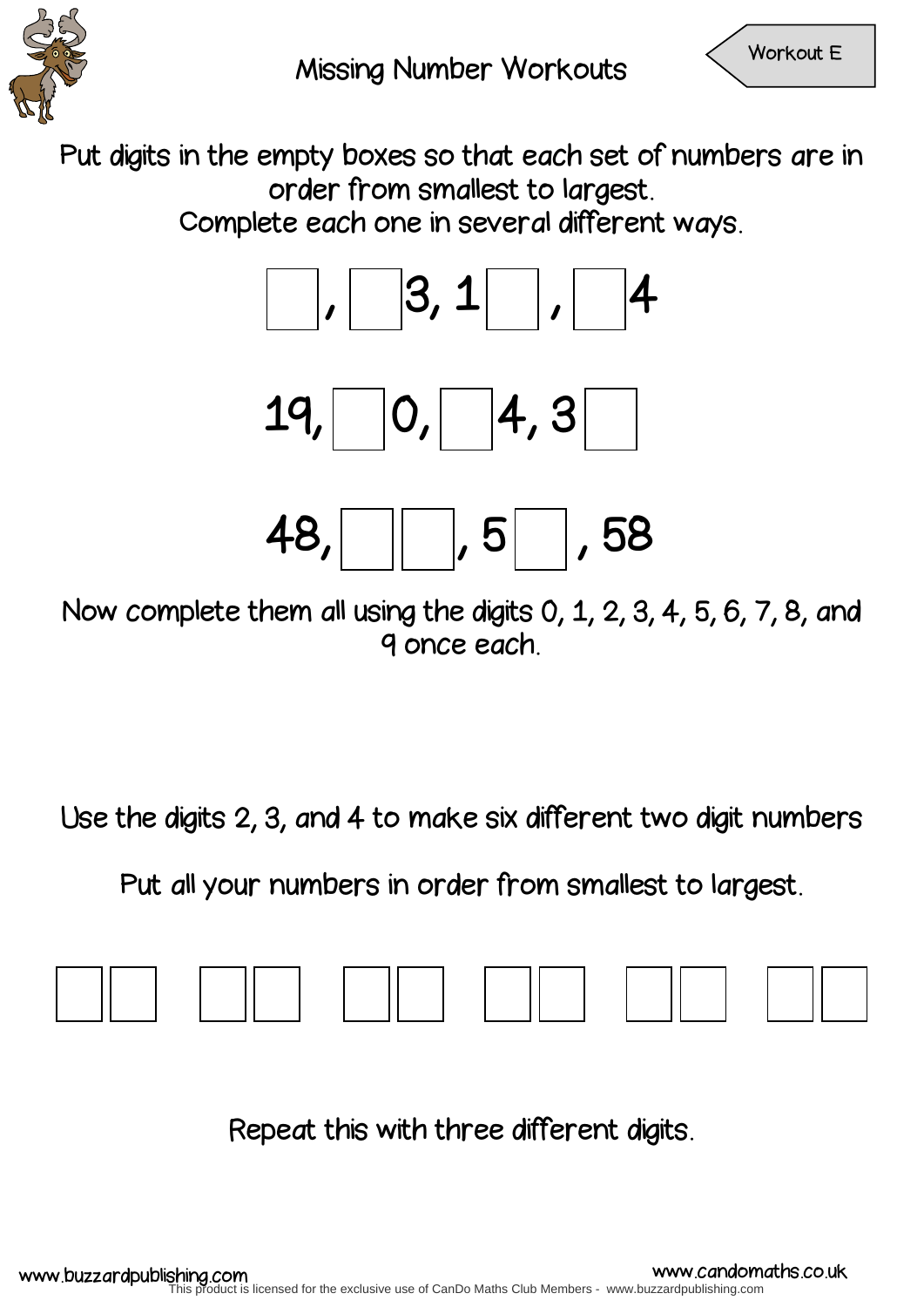

Colin throws 2 beanbags at his target. They land on different numbers.



He uses the first throw as the number of tens. He uses the second throw as the number of ones. Plot his numbers on the number line. What do you notice?

## 0 10 20 30 40 50 60 70 80 90 100

## What happens to the numbers you plot if you change the four numbers on the target?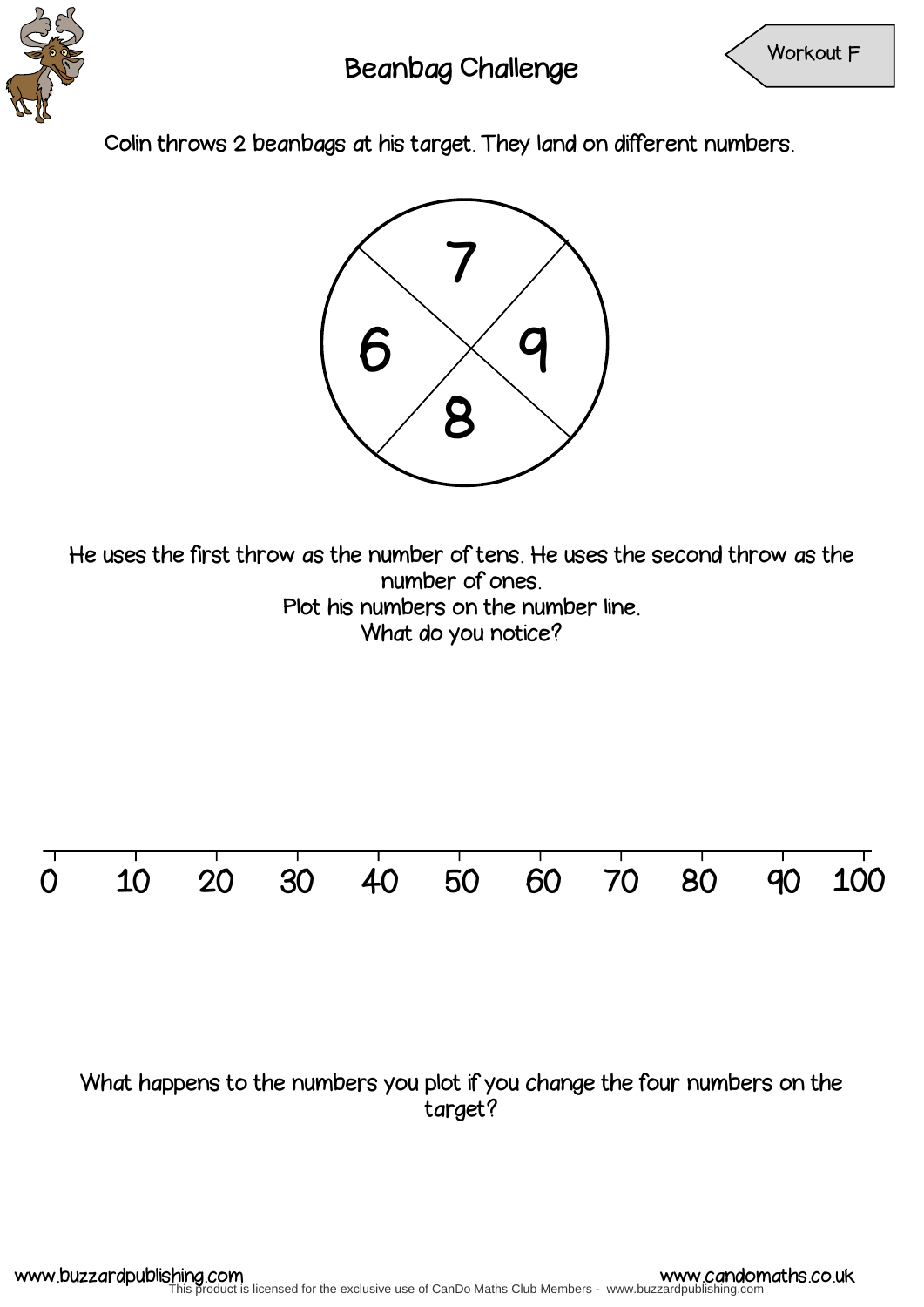

Word Problem Workout



Colin and Coco are playing the Beanbag Game. Colin's total score is 38. Coco's total score is 41. Who is the winner?

Coco eats 19 crackers for breakfast. She eats 21 crackers for lunch. She eats 17 crackers for tea. At which meal does she eat the most?

Colin has 24 apples. Coco has 42 apples. Who has the smaller number of apples?

In a car park there are 29 silver cars, 31 black cars and 13 red cars. Put the cars in order from least to most.

In a family the ages are: Mum 41 years old, Dad 39 years old, Gran 70 years old, Dan 8 years old, Harry 6 years old. Put them in order of age, from youngest to oldest.

Create your own problems for putting numbers in order.